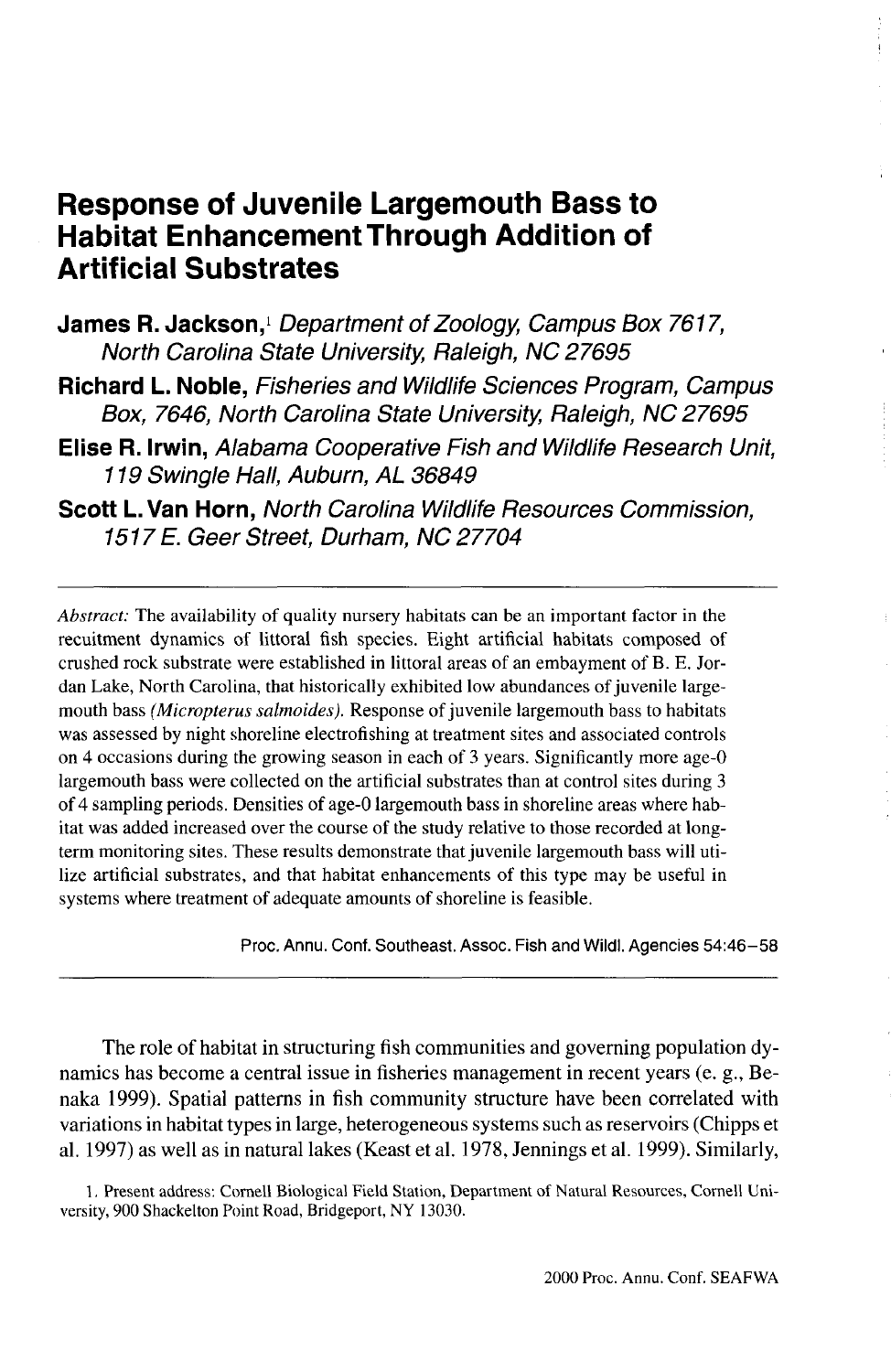vital population processes such as recruitment dynamics and predator-prey interactions are frequently influenced by the availability and arrangement of required or suitable habitats (Werner et al. 1977, Minns et al. 1999, Williams 1999). As fisheries management continues to evolve from species-specific to system-wide approaches, identification of critical habitats, and development of methods to manage and enhance these habitats, will play an increasingly important role in maintaining sustainable fisheries.

The largemouth bass is among the most important recreational fish species in the southeast and is commonly the keystone predator in both large and small lentic systems (Heidinger 1975). Historically, research concerning population and recruitment dynamics of largemouth bass has focused on community structure and predatorprey dynamics (e.g., Davies et al. 1982). However, more recent research has recognized that life-stage specific habitat requirements can play an equally important role in controlling largemouth bass population dynamics, particularly through their influence on recruitment success (Annett et al. 1996). Nesting largemouth bass tend to prefer complex substrates such as gravel for nest construction, typically in association with cover (Stuber et al. 1982, Annett et al. 1996). Age-0 largemouth bass also prefer habitats that provide complex physical structure, such as vegetation, and several studies have reported positive correlations between the availability of aquatic vegetation and juvenile largemouth bass abundance, growth, and survival (Durocher et al. 1984, Miranda and Pugh 1997). However, relatively few studies have addressed habitat preferences of juvenile largemouth bass in systems that lack vegetation and the potential influence that habitat availability has on juvenile dynamics in such systems (but see Irwin 1994).

B. Everett Jordan Lake, a flood control reservoir in the central Piedmont of North Carolina that does not support aquatic vegetation, has been the site of long-term research on recruitment dynamics of largemouth bass since 1987 (see Jackson and Noble 2000a, 2000b). Assessments of spatial patterns in age-0 largemouth bass distributions in Jordan Lake have demonstrated that the embayments of the reservoir serve as the primary nursery areas for largemouth bass, presumably due to the absence of well-developed littoral habitats in main-channel areas (Jackson et al. 1991). Additionally, comparisons of catch-per-effort data identified consistent differences in juvenile largemouth bass production among four major embayments of Jordan Lake that persisted over 7 years despite annual variations in year class strength (Phillips et al. 1997). Irwin et al. (1997) found that juvenile largemouth bass in Jordan Lake exhibited strong preferences for complex substrates such as gravel, particularly when associated with shorelines of intermediate slope. Furthermore, persistent patterns in the spatial distribution of age-0 largemouth bass within one embayment of Jordan Lake were found to be significantly correlated with the availability of these preferred substrates (Irwin et al. 1997). Habitat inventories of the embayment nursery areas in Jordan Lake suggested that the among-bay differences in age-0 largemouth bass production identified by Phillips et al. (1997) could be related to differences in the relative availability of littoral areas characterized by complex substrates (Irwin 1994). These results suggest that the availability of suitable nursery habitat may set an upper limit for juvenile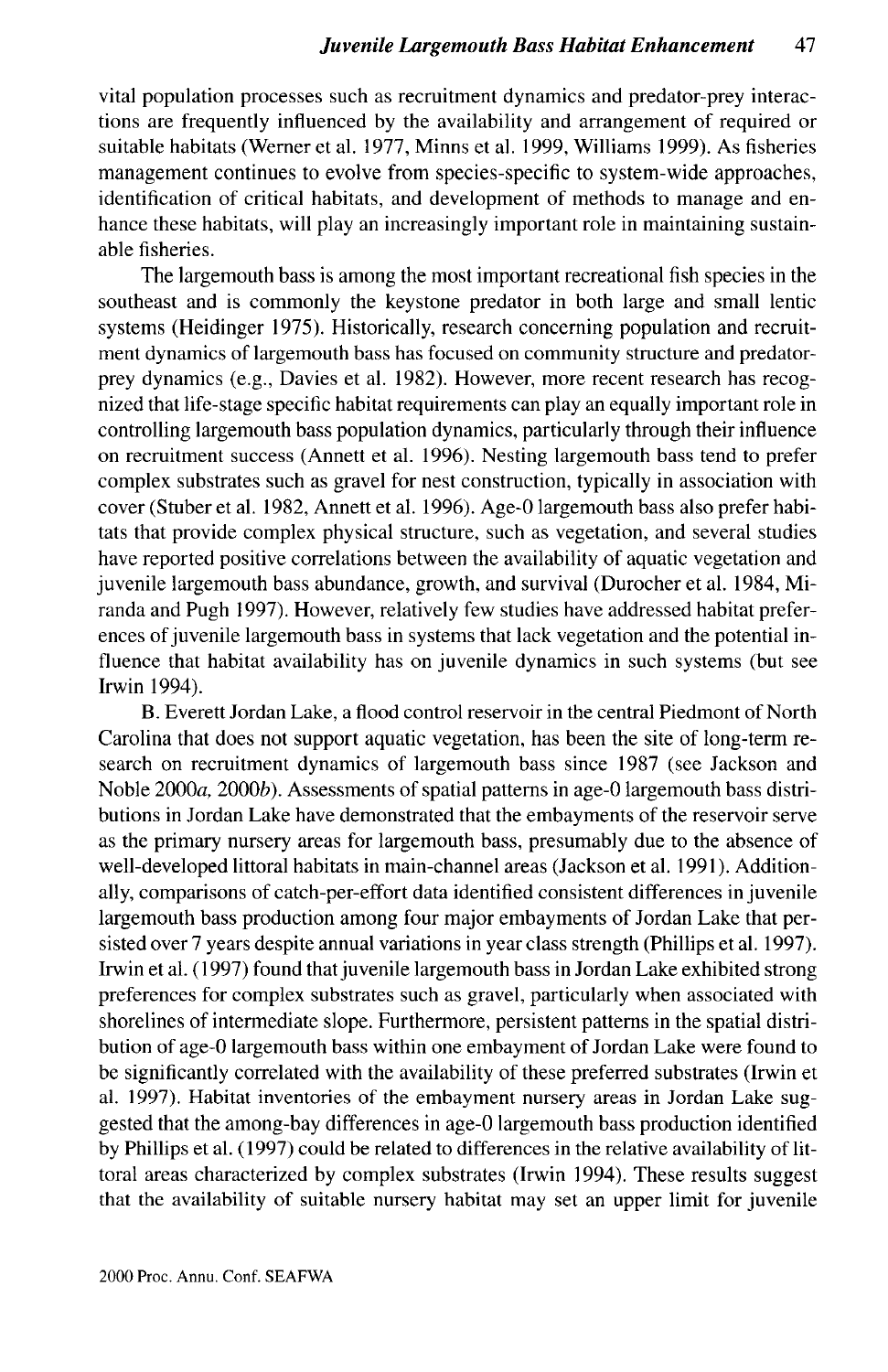largemouth bass production in Jordan Lake and that the carrying capacity of traditionally low-productivity areas might be enhanced through habitat manipulations.

In 1995, we established artificial habitats consisting of crushed rock in shoreline areas of Jordan Lake that previous assessments indicated were characterized by low age-0 largemouth bass catches and a lack of suitable habitat. Our primary objective was to determine if juvenile largemouth bass demonstrated a preference for these habitats relative to untreated control areas. We also present long-term, large-scale catch comparisons to assess whether treated areas were characterized by higher age-0 largemouth bass catches following addition of the artificial habitats than in 2 pretreatment years. Additionally, we compare estimated growth rates of age-0 largemouth bass from treatment areas, controls, and long-term sampling sites.

This study was conducted through the support of the North Carolina Wildlife Resources Commission under Federal Aid in Sport Fish Restoration Project F-30, Study 4, and was funded in part by the North Carolina Agricultural Research Service. Financial support for obtaining gravel for establishment of study areas was provided by the North Carolina Wildlife Habitat Foundation. The authors thank the various biologists of the North Carolina Wildlife Resources Commission and numerous students of the Department of Zoology at North Carolina State University for assistance with establishment of the gravel beds and for their help in subsequent sampling of fish.

# **Methods**

#### Establishment of Artificial Habitats

Eight artificial habitats were established in Little Beaver Creek, a 64-ha embayment at the southeastern end of the New Hope arm of Jordan Lake, in early July 1995 in areas that previous assessments indicated lacked suitable juvenile largemouth bass habitat (Fig. 1). Habitats consisted of  $\approx$  20 mm diameter crushed rock (hereafter referred to as gravel) substrate spread from the shoreline (at conservation pool, 65.5 m above mean sea level) out to a depth of approximately 1 m. Habitats were established by loading gravel onto a barge, transporting it to the treatment areas, and distributing it into littoral areas with shovels and a high-pressure water hose. Two different gravel bed designs were used in establishing habitats. Four habitats consisted of a continuous patch of gravel 20 m in length, while the remaining 4 patches consisted of 3 intermittent 6.6 m patches of gravel with 2 equivalent open intervals between patches. Habitats were further partitioned among shallow (water depth of 1 m reached  $\geq$ 9 m from the shoreline) and relatively steep (water depth of 1 m reached  $\leq 4.5$  m from shoreline) sloping shorelines, with 2 habitats of each gravel design applied in each slope type. Within treatment areas, we attempted to achieve complete coverage with gravel, but actual depth of added substrate within and among sites was variable and averaged approximately  $7-8$  cm. Control areas, representative of pre-treatment habitat and equal in shoreline length to treatment habitats (20 m for continuous; 33 for intermittent), were established adjacent to each habitat  $(N=8)$ , but separated from treatment areas by at least 6.6 m.

Ļ  $\frac{1}{3}$ ł.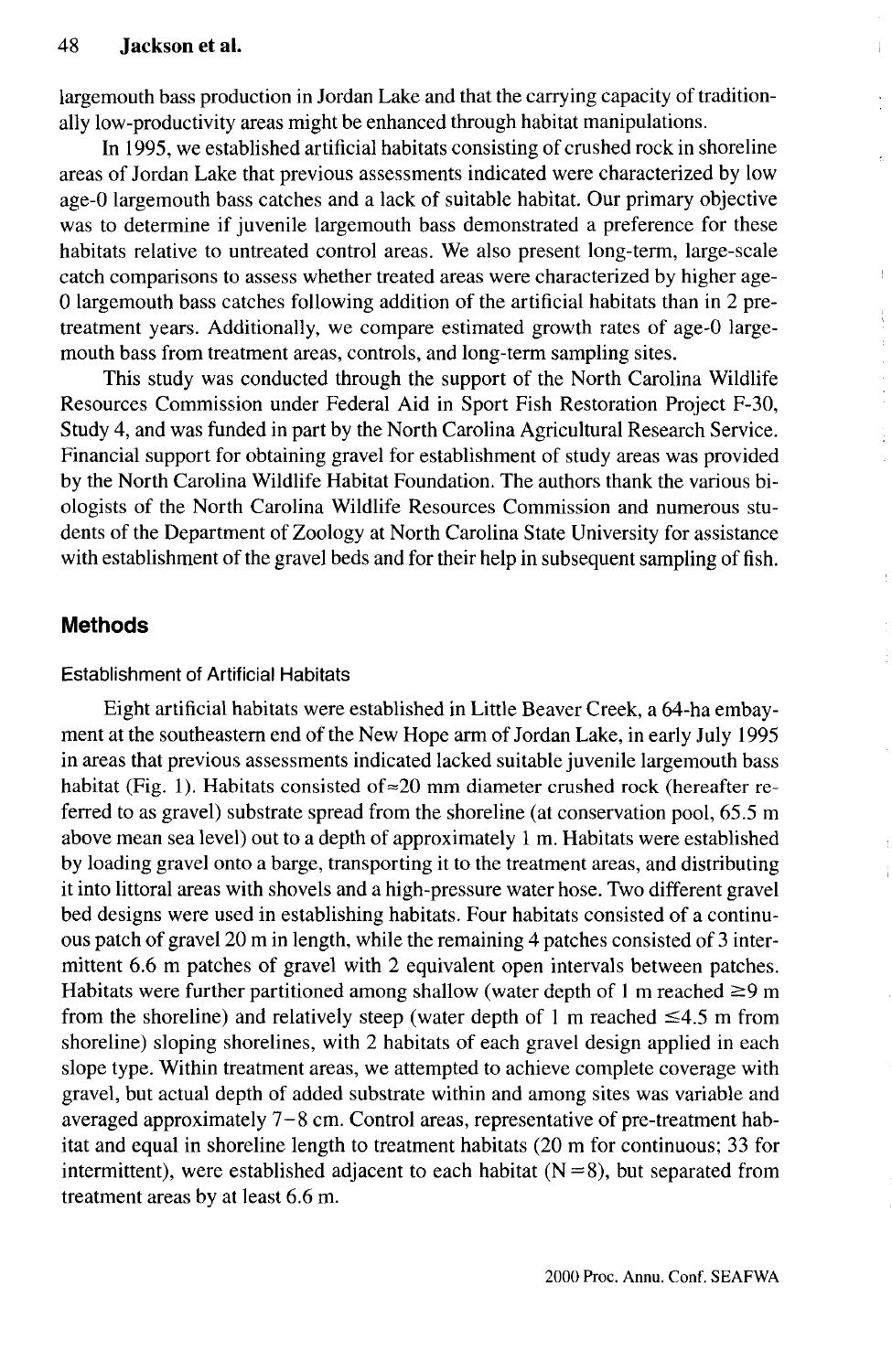#### Sampling of Fish

Artificial habitats and adjacent unaltered control areas were sampled by night shoreline electrofishing with 260-V DC delivered via a hand-held anode (Jackson and Noble 1995). Four samples were collected each year between July and November during 1995,1997, and 1998. High water levels associated with hurricanes precluded sampling in 1996. All age-0 largemouth bass collected were measured (total length, mm (TL)), capture location relative to treatment and control areas recorded, and the released at a point midway between the treatment and control site where they were captured.

To examine the response of age-0 largemouth bass to the artificial habitats in relation to bay-wide densities, and assess annual variability in year class strength, night electrofishing samples were also collected in July and October at 5 sites in Little Beaver Creek for which a long-term data set was available (Jackson and Noble *2000a,* 2000b; hereafter referred to as long-term sampling sites). Average sampling effort at each site was 15-20 minutes. All largemouth bass captured were measured (TL) and released at the site of capture. Measures of age-0 largemouth bass abundance (catch/m) for the sites where habitat treatments were established were available for two dates from each of two pre-treatment years (1991-1992) from Irwin (1994). Densities of age-0 bass from treatment areas, both pre- and post-treatment, were then compared to those from the 5 long-term sampling sites during the same years.

#### Analyses of Data

Initial statistical analyses tested whether age-0 largemouth bass catch rates (catch/m) were higher on treatment areas than at their associated control sites. Differences in catch rates *(Di)* between individual treatments and their controls were calculated for each site for each of the 4 annual sampling periods, regardless of gravel arrangement or slope, and comparisons for each sampling period conducted using a one-tailed f-test, treating samples from the 3 years as replicates (Snedecor and Cochran 1980). Comparisons were made by sampling period to control for potential effects of ontogenetic changes in habitat use related to fish growth, declining catch rates through the growing season due to natural mortality, and the possible influence of declines in water levels through the summer. Catches from one of the continuous gravel/shallow slope areas during 1995 were excluded from analyses because the control site had to be shifted slightly between sample periods 2 and 3 to account for the effects of water level declines. Catches from all sites during sample period 4 of 1998 were excluded from analyses because water levels had declined to a point where all treatments were out of the water.

For those sampling periods with significant differences in age-0 largemouth bass catch rates, additional tests were conducted to determine if the magnitude of response differed according to gravel arrangement or slope type. The proportion of all largemouth bass collected at each treatment-control pair that was captured on the treatment was calculated and arc-sine transformed as recommended by Snedecor and Cochran (1980). The proportions were then tested for homogeneity of variance using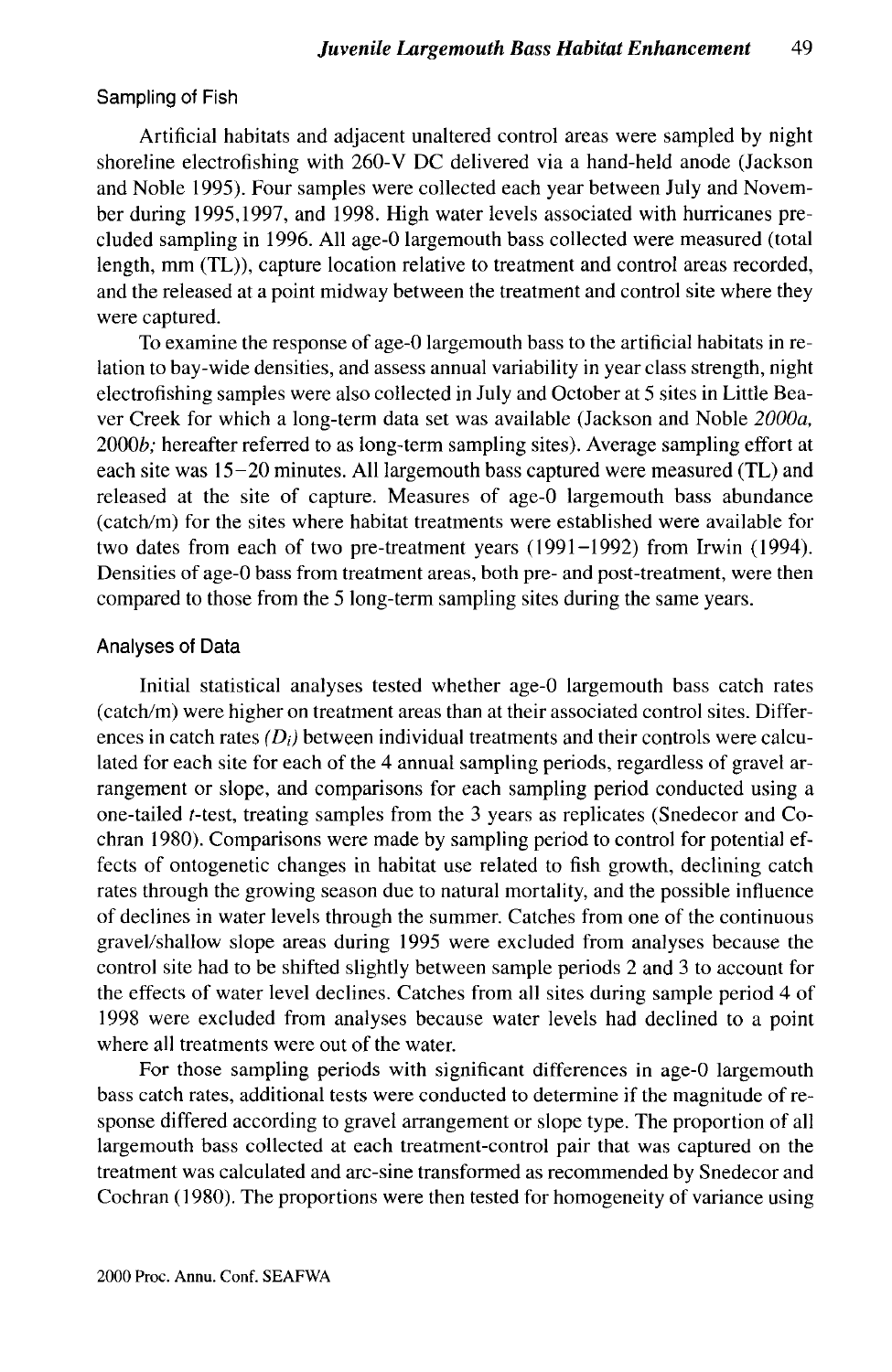Bartlett's test and an Analysis of Variance (ANOVA) conducted to test for differences in response based on gravel arrangement or slope type (Snedecor and Cochran 1980).

Summer growth rates (mm/day) of age-0 largemouth bass captured in treatment, control, and long-term sampling areas were calculated based on changes in sample mean lengths through time. Linear growth models were developed each year for each treatment area by regressing mean length as a function of day of year, and statistically compared by testing for homogeneity of regression slopes (Snedecor and Cochran 1980).

# **Results**

Largemouth Bass Catches in Artificial Habitats

A total of 212 age-0 largemouth bass were collected from habitat enhancement areas and their controls during the 4 sampling periods in 1995, and 187 in 1997. Because of an unusually small year class, only 42 age-0 largemouth bass were collected in 1998 samples.

Differences in catches of age-0 largemouth bass between treatment and control sites varied widely among seasons and years, but catch rates from treatment sites were equal to or higher than those from their paired control sites in 81 % of the comparisons used in analyses (Figs. 2-4). Statistical evaluations of catch differences between treatment and control areas revealed that catches from treatment sites were



**Figure 1.** Distribution of shoreline habitats in Little Beaver Creek, B. E. Jordan Lake. Numbers indicate locations of 8 artificial habitats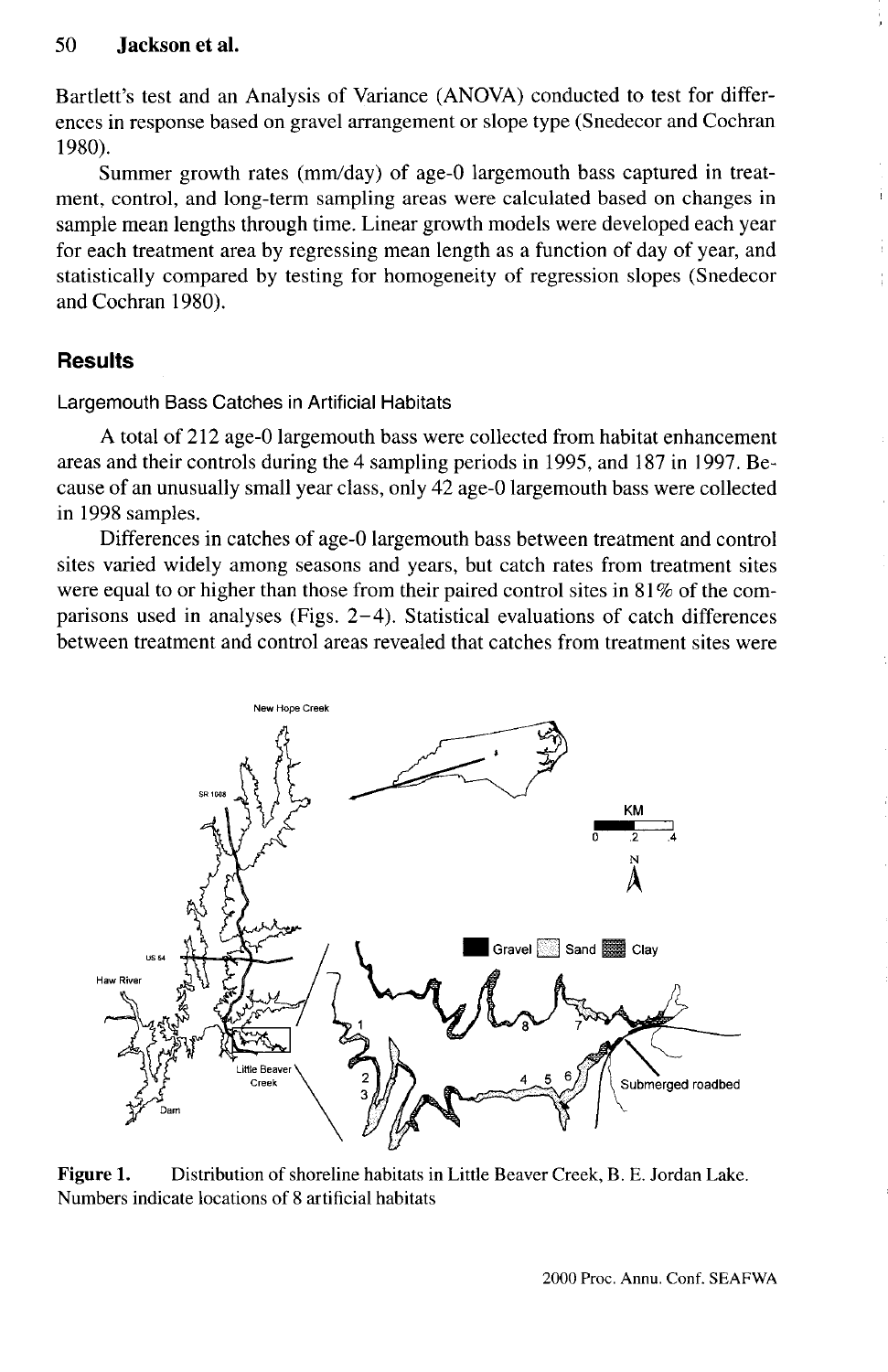

**Figure 2.** Catches (bass/m) of age-0 largemouth bass at treatment sites and associated controls in Little Beaver Creek, B. E. Jordan Lake, 1995.

significantly higher than those in associated control sites during 3 of the 4 sampling periods (Period 1-July/August:  $P < 0.03$ ; Period 2-August/September:  $P < 0.02$ ; Period 4-October/November:  $P < 0.03$ ). No statistical difference in catch rates between treatment and control sites was detected in the mid- to late-summer sampling period (Period  $3 - P > 0.10$ ).

Further analysis of the data from the three sample periods with significant catch differences revealed that arc-sine transformed proportions of site-specific age-0 largemouth bass catches demonstrated homogeneity of variance (For treatment type—all  $P \ge 0.18$ , for slope type-all  $P \ge 0.70$ ). Therefore an ANOVA was used to test for differences in magnitude of response. No significant differences in response were detected in comparisons of continuous and intermittent treatment designs (all *P*  $\geq$ 0.23). Likewise, no differences were detected in responses of age-0 largemouth bass to artificial habitats as a function of slope (all  $P \ge 0.10$ ).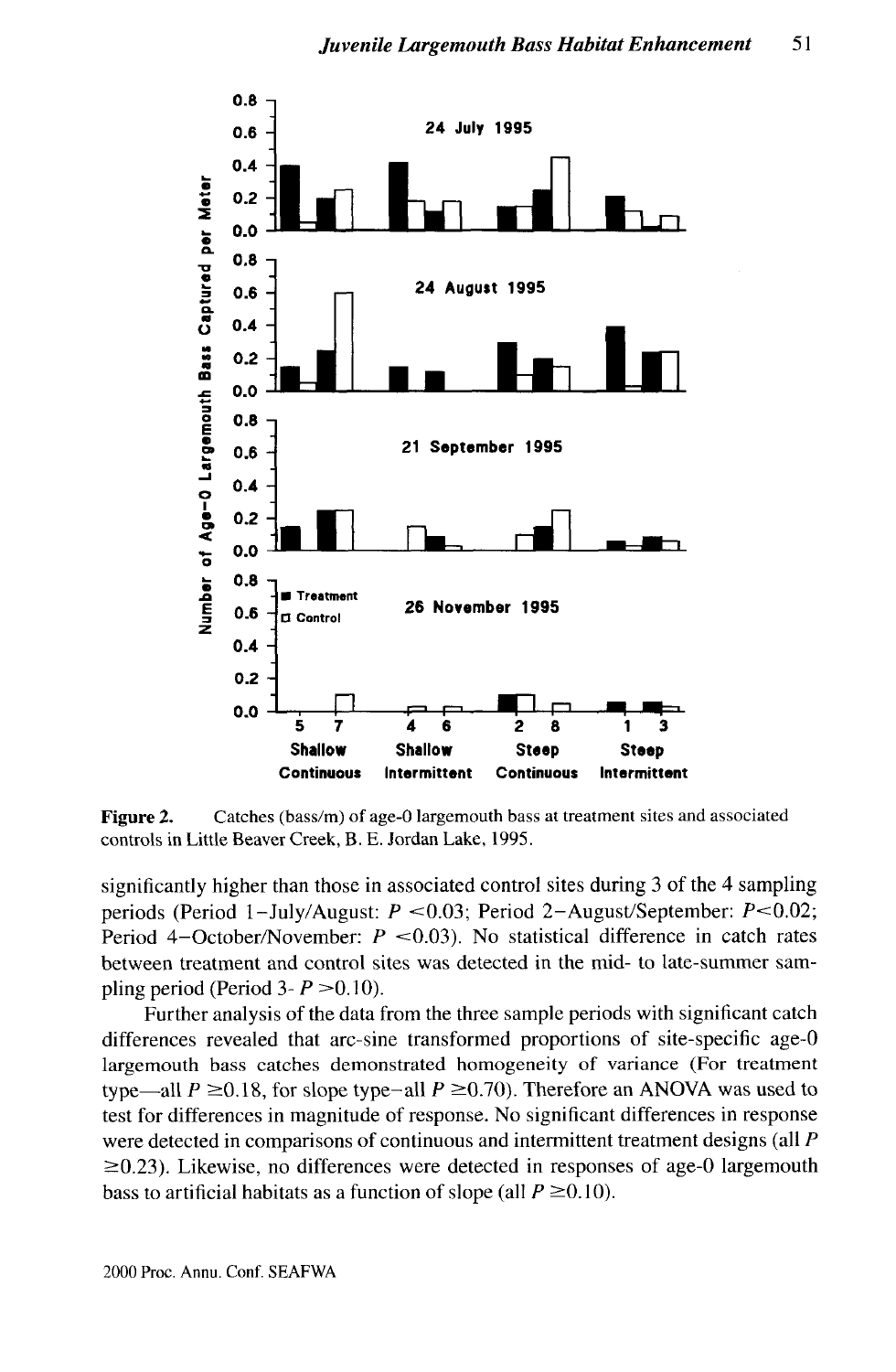

**Figure 3.** Catches (bass/m) of age-0 largemouth bass at treatment sites and associated controls in Little Beaver Creek, B. E. Jordan Lake, 1997.

Prior to establishment of the artificial habitat sites, catch rates (catch/m) in the 8 treatment/control areas of shoreline where gravel was added were low relative to those recorded from 5 sites sampled as part of a long term study in the same embayment. Mean catch rates from long-term sampling sites were up to  $8\times$  higher in July samples than pre-treatment catches from the shoreline areas where treatments were applied, and October catches  $12 \times$  higher (Fig. 5). However, relative to the long-term sampling sites, catches in treatment areas increased in the years following gravel additions, and by 1998 catch rates at treatment sites had increased to 1/3 of those from the long-term sites (Fig. 5). Plots of the ratio of catches from the long-term sites and treatment areas during the pre- and post-treatment periods suggested a trend towards increasing numbers of age-0 largemouth bass in treatment areas relative to long-term sites through the post-treatment years (Fig. 5).

#### Age-0 Largemouth Bass Growth

First-year growth rates of age-0 largemouth bass in the habitat enhancement areas were similar to those observed during the long-term studies of largemouth bass dynamics in Little Beaver Creek over the previous 8 years (Jackson and Noble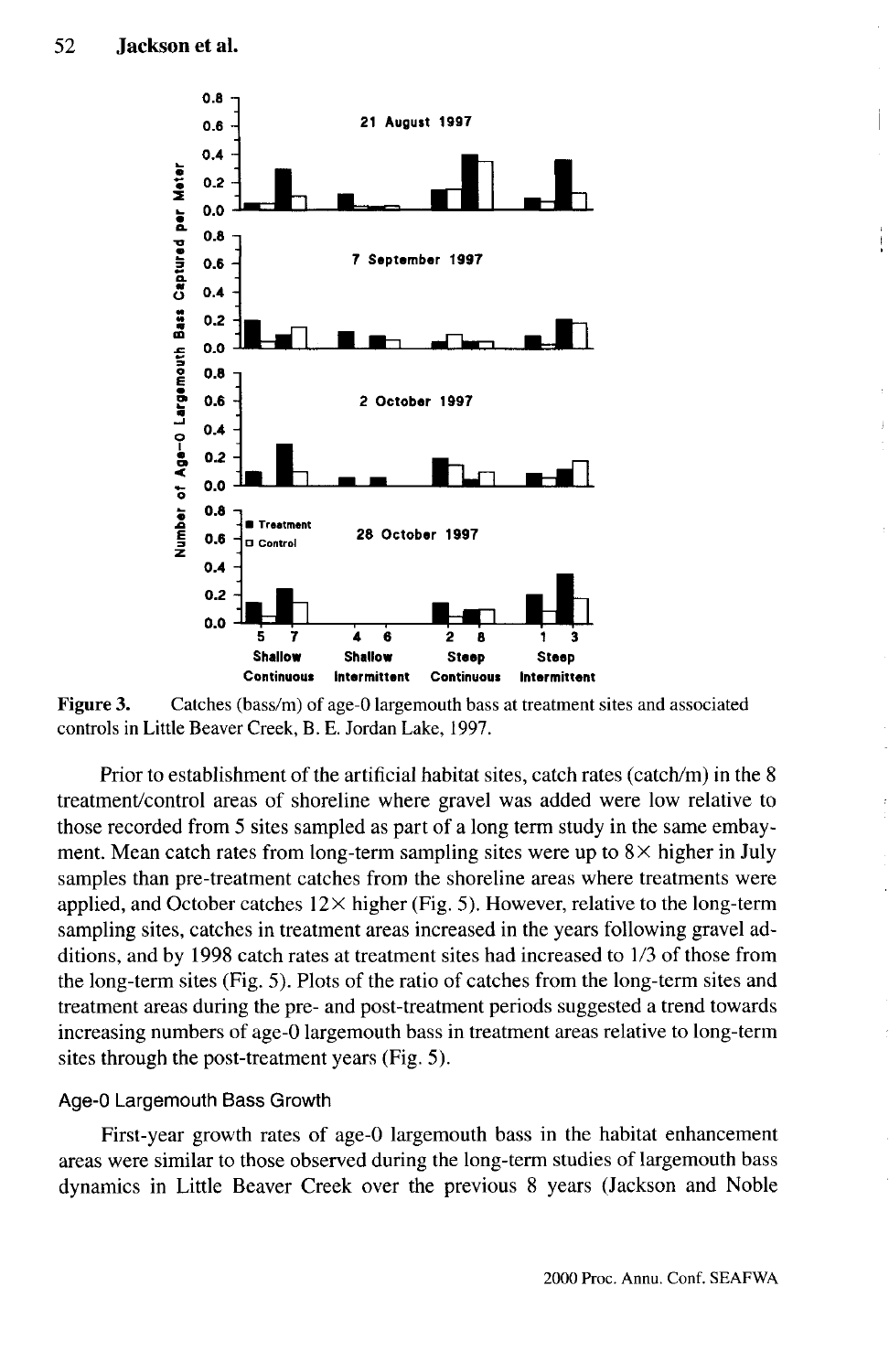

**Figure 4.** Catches (bass/m) of age-0 largemouth bass at treatment sites and associated controls in Little Beaver Creek, B. E. Jordan Lake, 1998.

 $2000<sub>b</sub>$ ). Increases in sample mean lengths tended to be faster early in the growing season than later in the summer, and age-0 largemouth bass mean lengths rarely exceeded 90 mm at the end of the growing season. Slope comparisons of linear growth models indicated that growth rates did not differ among treatment, control and long-term sites during the course of the study (all  $P \ge 0.41$ ).

### **Discussion**

Our results establish that age-0 largemouth bass will use shoreline areas enhanced with artificial substrates. Furthermore, our study provides evidence that habitat-enhanced areas held higher relative densities of juvenile bass following treatment. These responses provide strong support for the idea that unproductive habitats can be enhanced through the addition of artificial structure, and that in systems where nursery habitats limit recruitment, management directed at increasing habitat availability can generate positive responses.

A common difficulty in the assessment of habitat manipulations is determining if colonization of treatment areas represents an actual increase in densities or simply a redistribution of fish that would have otherwise occupied pre-existing habitats. Our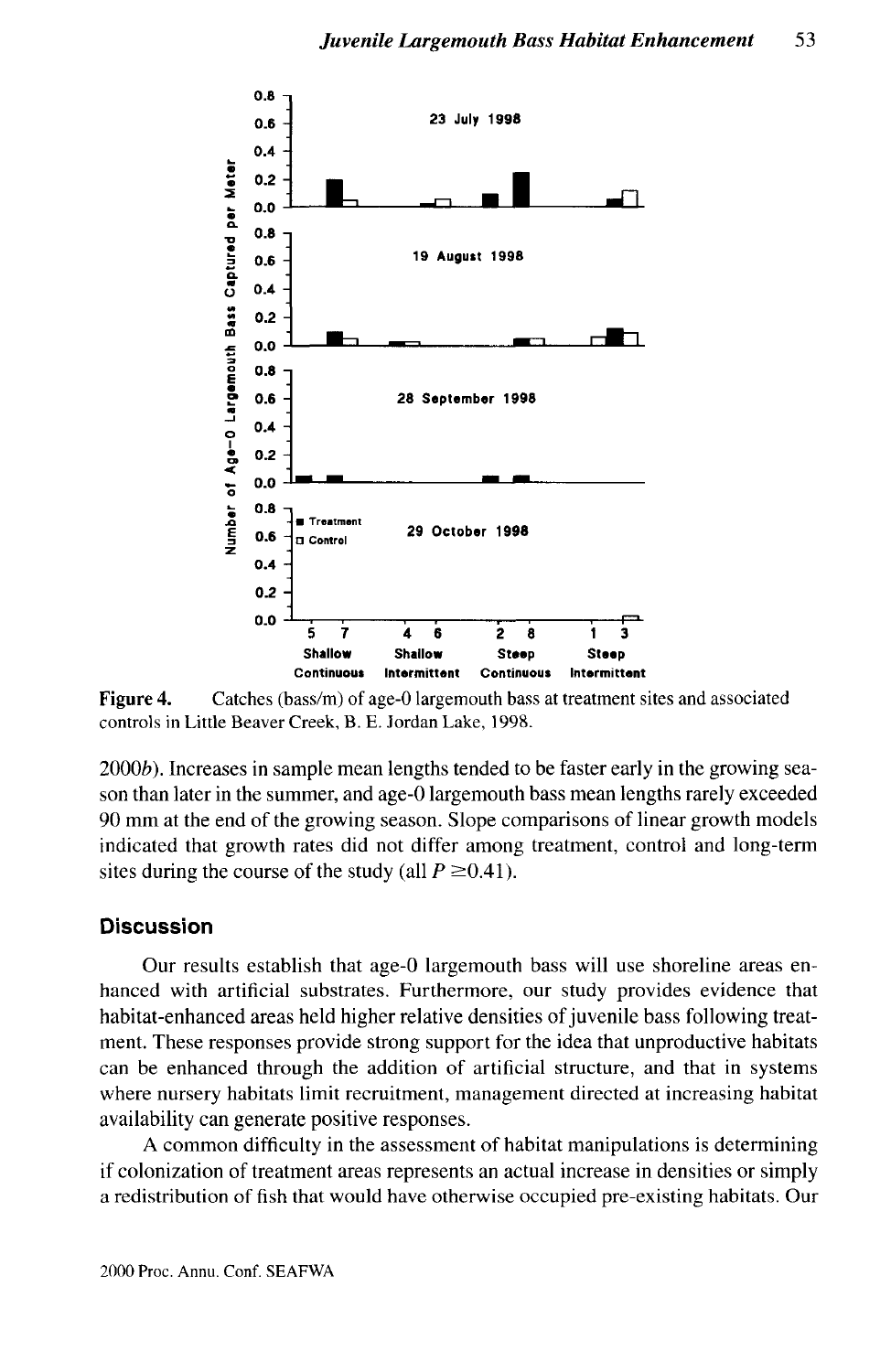

**Figure 5.** Seasonal catches (bass/m) of age-0 largemouth bass in treatment areas and long-term sampling sites, before and after habitat enhancement (bar graphs), and ratios of catches (treatment site catch/long-term site catch) for the same period (scatter plots), Little Beaver Creek, B. E. Jordan Lake, 1991-1998.

data do not allow us to refine either hypothesis. Similarly, we cannot establish whether trends towards increasing use of the artificial habitats by age-0 largemouth bass may have resulted from their use by adult bass as spawning substrate. However, treatments were applied late in spring 1995 to preclude their use as spawning habitat by adults. In subsequent years, adult bass may have used the gravel beds as spawning habitat, thereby contributing to higher numbers of young in the treatment areas and explaining the trend towards higher relative catches during the course of the study. Previous studies of walleye *(Stizostedion vitreum vitreum)* and lake trout *(Salvelinus namaycush)* have reported positive responses to the addition of artificial spawning substrates (Fitzsimons 1996, Gelling et al. 1996, Hartig and Kelso 1999). These studies documented increases in both egg counts and juvenile catch rates on their artificial substrates. It is likely that for species like largemouth bass that utilize similar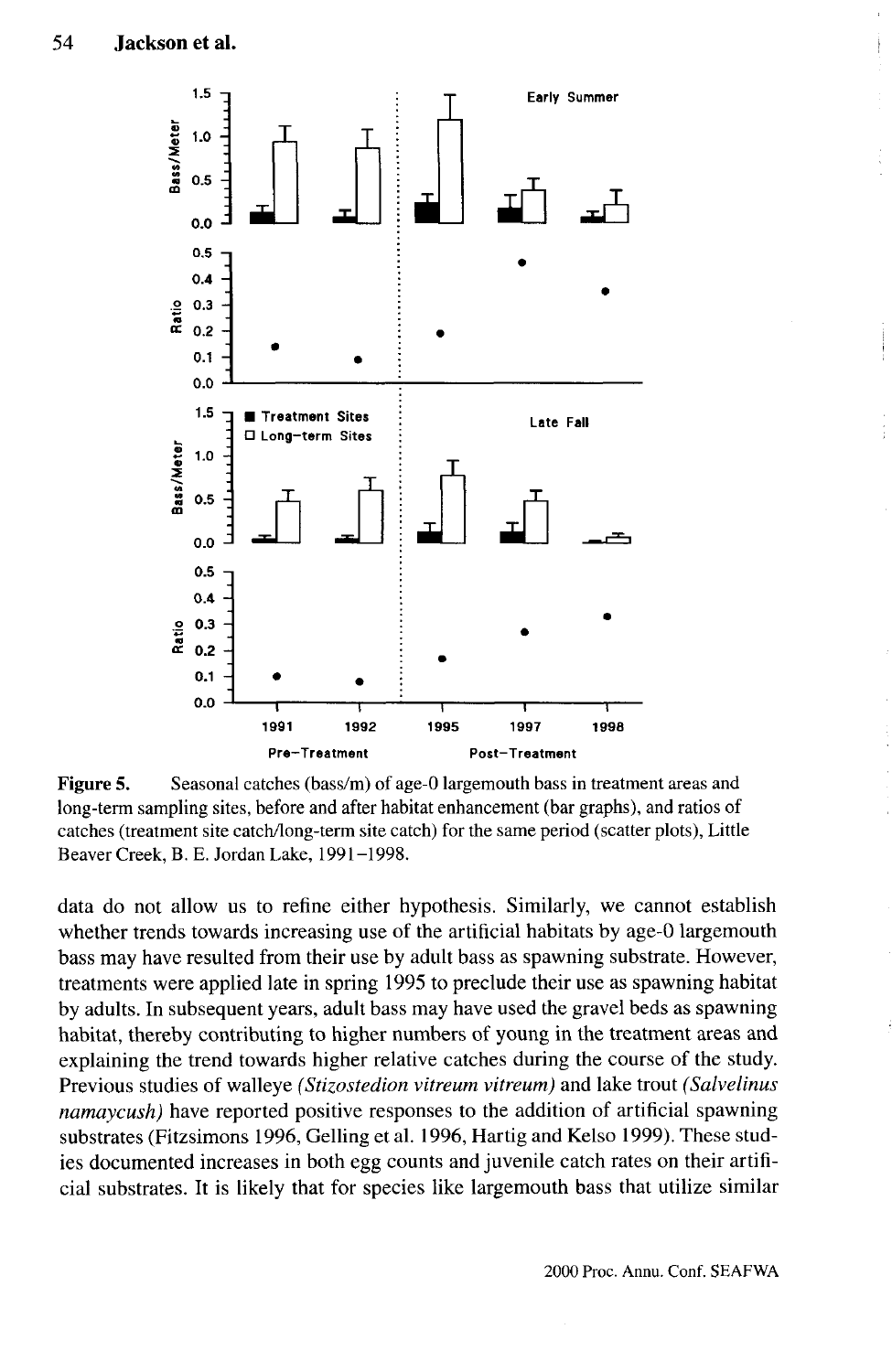habitats for spawning and nursery areas, additions or enhancements of such habitats will benefit recruitment through effects on both spawning adults and juveniles.

While the use of complex natural habitats such as vegetation by young largemouth bass is well-documented (Anett et al. 1996), such habitats are frequently unavailable in reservoirs which exhibit water level fluctuations. Previous studies have documented that adult largemouth bass will concentrate near larger artificial structures such as brush shelters and tire reefs (Prince et al. 1975, Vogele and Rainwater 1975), but published reports of manipulations designed to provide artificial habitats for juvenile largemouth bass are rare. Brouha and von Geldern (1979), in a review of efforts to revegetate littoral zones of California reservoirs to provide nursery habitat for small centrarchids, demonstrated the difficulty of using natural plants to enhance littoral areas of reservoirs with fluctuating water levels. However, Strange et al. (1982) reported successful establishment of rye in littoral areas of a fluctuating reservoir as well as increased use of planted areas by age-0 largemouth bass. Artificial habitats, such as gravel, are not subject to physical impacts due to desiccation and inundation, and may therefore provide more lasting benefits for habitat enhancement than plantings in flood control reservoirs characterized by unstable water levels. Added substrates, like gravel, may be subject to siltation, but our experience indicates that as water levels fluctuate, wave action tends to wash accumulated silt from artificial substrates and extend their usefulness. Most of the gravel we distributed in Jordan Lake was still exposed after nearly 4 years, and plot designs and borders were still recognizable, suggesting that the habitats may have long-term benefits.

Strange et al. (1982) reported that use of rye plantings by juvenile largemouth bass was sensitive to water levels, with differences in use of planted and unplanted areas becoming less pronounced as the percentage of the rye beds which were under water declined. In Jordan Lake, water levels at or above conservation pool result in wide availability of structures such as tree roots, but as water levels decline the availability of complex habitat declines precipitously (Irwin and Noble 1996). We do not have adequate data for quantifying the interactions between water levels and catch rates in our habitat enhancement areas. However, catch differences between treatment and control areas tended to be more pronounced when water levels were below conservation pool. Design of habitat enhancement areas in fluctuating reservoirs should take into account the availability of natural habitats through the range of typical water levels so that habitats can be established at depths that will produce the greatest benefit.

Growth rates of age-0 largemouth bass captured on artificial substrates did not differ from those estimated for fish collected from natural substrates and were well within the range previously reported from Jordan Lake (Jackson and Noble 2000b). These results suggest that prey taxa important to juvenile largemouth bass growth were available in the treatment areas in adequate numbers to support growth rates comparable to those exhibited in natural environments. These findings indicate that in addition to providing valuable physical habitat for juvenile largemouth bass, artificial substrates can also provide good foraging habitats as well.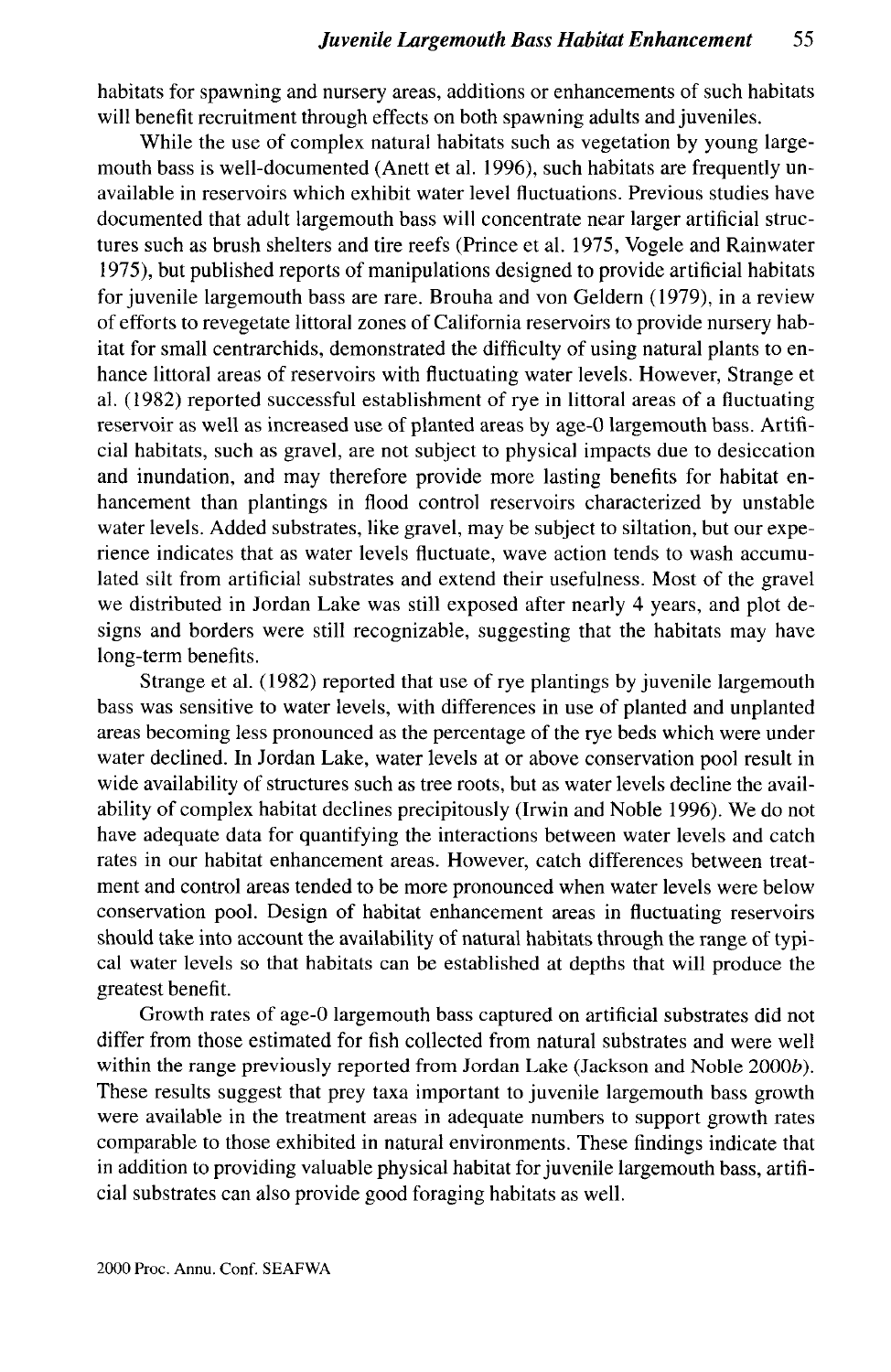The lack of significant differences in response of age-0 largemouth bass to continuous and intermittent gravel bed designs suggests that it is not necessary to establish large, continuous habitats to elicit positive responses. If closely spaced patches of habitat can produce similar responses to continuous treatments, then greater distances of shoreline could be treated with the same amount of gravel, reducing initial costs of establishing habitats. Additionally, the response of age-0 largemouth bass to crushed rock habitats may also allow savings in habitat establishment. Our original intention was to use more expensive pea gravel for creating habitat enhancement areas, since it more closely matched natural habitats in the lake, but we chose to use less costly crushed rock to expand the area we were able to treat. Our results suggest that artificially created substrates do no have to mimic those naturally available to produce positive responses, and might allow for significant savings.

While our results indicate that age-0 largemouth bass will use artificial habitats as nursery areas, responses were relatively subtle compared to the effort and expense of establishing the habitats. In large systems such as reservoirs, it may prove impracticable to employ such habitat enhancement techniques on a large enough scale to realize a measurable increase in largemouth bass production. However, smaller systems such as city lakes, particularly where shoreline areas are accessible with vehicles for transporting and distributing gravel, might lend themselves to such habitat manipulations on a scale that would produce stronger lake-wide results than we were able to obtain.

# **Literature Cited**

- Annett, C, J. Hunt, and E. D. Dibble. 1996. The compleat bass: habitat use patterns of all stages of the life cycle of largemouth bass. Pages 306-314 *in* L. E. Miranda and D. R. DeVries, eds. Multidimensional approaches to reservoir fisheries management. Am. Fish. Soc. Symp. 16.
- Benaka, L. R., ed. 1999. Fish habitat: essential fish habitat and rehabilitation. Am. Fish. Soc. Symp. 22, Bethesda, Md. 459pp.
- Brouha, P. and C. E. von Geldern, Jr. 1979. Habitat manipulation for centrarchid production in western reservoirs. Pages 11-17 *in* D. L. Johnson and R. A. Stein, eds. Response of fish to habitat structure in standing water. North Cent. Div. Am. Fish. Soc. Symp. 6.
- Chipps, S. R., D. H. Bennett, and T. J. Dresser, Jr. 1997. Patterns of fish abundance associated with a dredge disposal island: implications for fish habitat enhancement in a large reservoir. North Am. J. Fish. Manage. 17:378-386.
- Davies, W. D., W. L. Shelton, and S. P. Malvestuto. 1982. Prey-dependent recruitment of largemouth bass: a conceptual model. Fisheries 7(6):12-15.
- Durocher, P. P., W. C. Provine, and J. E. Kraai. 1984. Relationship between abundance of largemouth bass and submerged vegetation in Texas reservoirs. North Am. J. Fish. Manage. 4:84-89.
- Fitzsimons, J. D. 1996. The significance of man-made structures for lake trout spawning in the Great Lakes: are they a viable alternative to natural reefs? Can. J. Fish. Aquat. Sci. 53(Suppl. 1):142-151.

Gelling, W. D., J. R. M. Kelso, and E. Iwachewski. 1996. Benefits from incremental additions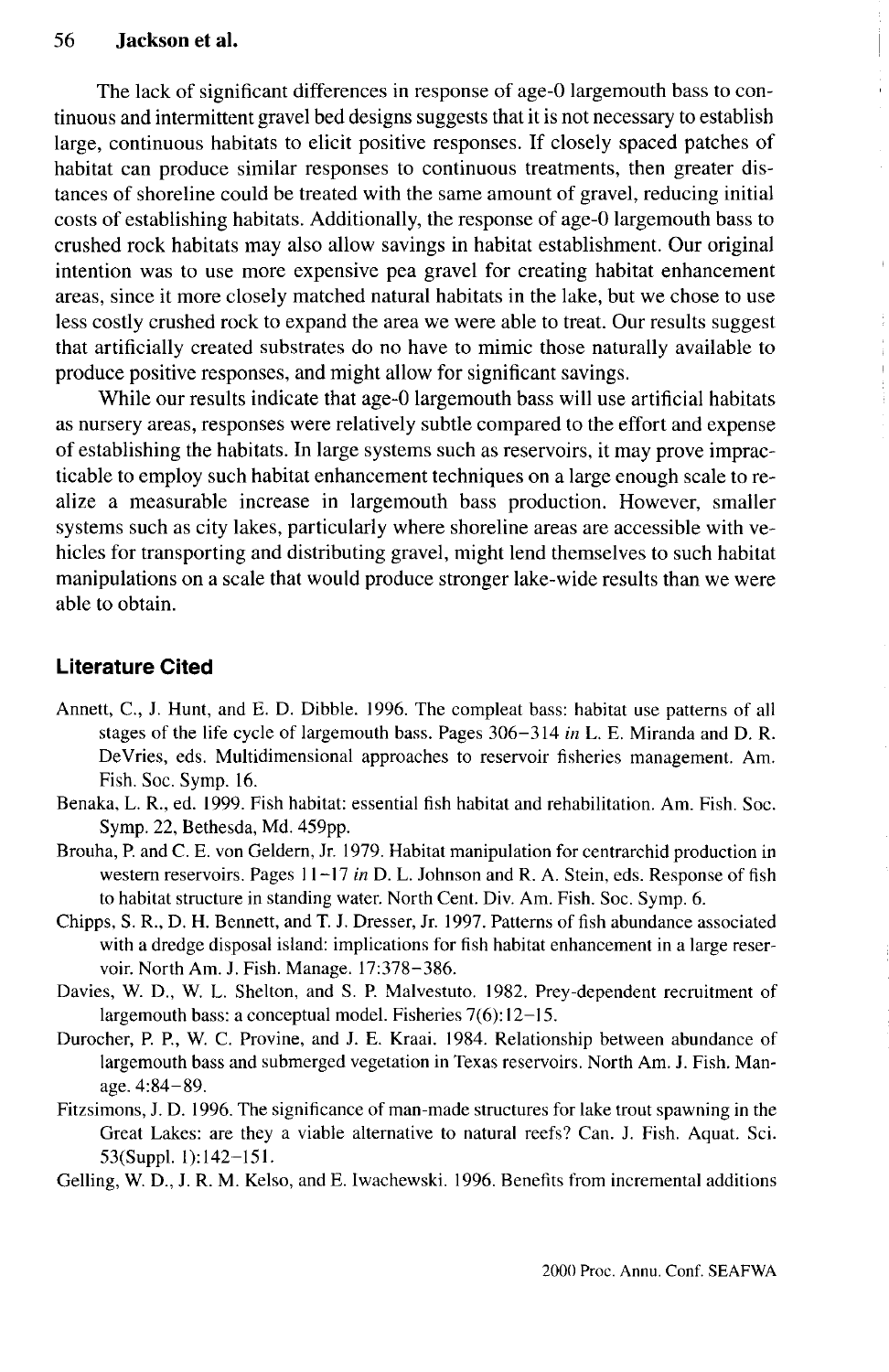to walleye spawning habitat in the Currenat River, with reference to habitat modification as a walleye management tool in Ontario. Can. J. Fish. Aquat. Sci. 53(Suppl. 1):79—87.

- Hartig, J. H. and J. R. M. Kelso. 1999. Fish habitat rehabilitaion and conservation in the Great Lakes: moving from opportunism to scientifically defensible managaement. Pages 324-334 *in* L. R. Benaka, ed. Fish habitat: essential fish habitat and rehabilitation. Am. Fish. Soc. Symp. 22.
- Heidinger, R. C. 1975. Life history and biology of the largemouth bass. Pages 11-20 *in* H. Clepper, ed. Black bass biology and management. Sport Fish. Inst., Washington, D.C.
- Irwin, E. R. 1994. Habitat mediation of young largemouth bass population dynamics. Ph.D. Diss., N.C. State Univ., Raleigh. 129pp.
- and R. L. Noble. 1996. Effects of reservoir drawdown on littoral habitat: assessment with on-site measures and geographic information systems. Pages 324-331 *in* L. E. Miranda and D. R. DeVries, eds. Multidimensional approaches to reservoir fisheries management. Am. Fish. Soc. Symp. 16.
	- $-$ ,  $-$ , and J. R. Jackson. 1997. Distribution of age-0 largemouth bass in relation to shoreline habitat. North Am. J. Fish. Manage. 17:882-893.
- Jackson, J. R. and R. L. Noble. 1995. Selectivity of sampling methods for juvenile bass in assessments of recruitment processes. North Am. J. Fish. Manage. 15:408-418.
- and . 2000a. Relationships between annual variations in reservoir conditions and age-0 largemouth bass year class strength. Trans. Am. Fish. Soc. 129:699-715.
- and . 2000&. First year cohort dynamics and overwinter mortality of juvenile largemouth bass. Trans. Am. Fish. Soc. 129:716-726.
- -, J. A. Rice, R. L. Noble, and S. C. Mozley. 1991. Mechanisms of reservoir fish community dynamics. N.C. Wildl. Resour. Comm., Fed. Aid in Sportfish Restor., Proj. F-30-1, Final Rep., Raleigh. 104pp.
- Jennings, M. J., M. A. Bozek, G. R. Hatzenbeler, E. E. Emmons, and M. D. Staggs. 1999. Cumulative effects of incremental shoreline habitat modification on fish assemblages in north temperate lakes. North Am. J. Fish. Manage. 19:18-27.
- Keast, A., J. Harker, and D. Turnbull. 1978. Nearshore fish habitat utilization and species associations in Lake Opinicon (Ontario, Can.). Environ. Biol. Fishes 3:173-184.
- Minns, C. K., S. E. Doka, C. N. Bakelaar, P. C. E. Brunette, and W. M. Schertzer. 1999. Identifying habitats essential for pike *Esox lucius L.* in the Long Point region of Lake Erie: a suitable supply approach. Pages 363-382 *in* L. R. Benaka, ed. Fish habitat: essential fish habitat and rehabilitation. Am. Fish. Soc. Symp. 22.
- Miranda, L. E. and L. L. Pugh. 1997. Relationship between vegetation coverage and abundance, size, and diet of juvenile largemouth bass during winter. North Am. J. Fish. Manage. 17:601-610.
- Phillips, J. M., J. R. Jackson, and R. L. Noble. 1997. Spatial heterogeneity in abundance of age-0 largemouth bass among reservoir embayments. North Am. J. Fish. Manage. 17:894-901.
- Prince, E. D., R. F. Raleigh, and R. V. Corning. 1975. Artificial reefs and centrarchid basses. Pages 498-505 *in* H. Clepper, ed. Black bass biology and management. Sport Fish. Inst., Washington, D.C.
- Snedecor, G. W. and W. G. Cochran. 1980. Statistical methods, seventh ed. Iowa State Univ. Press, Ames. 507pp.
- Strange, R. J., W. B. Kittrell, and T. D. Broadbent. 1982. Effects of seeding reservoir fluctuation zones on young-of-year black bass and associated species. North Am. J. Fish. Manage. 4:307-315.